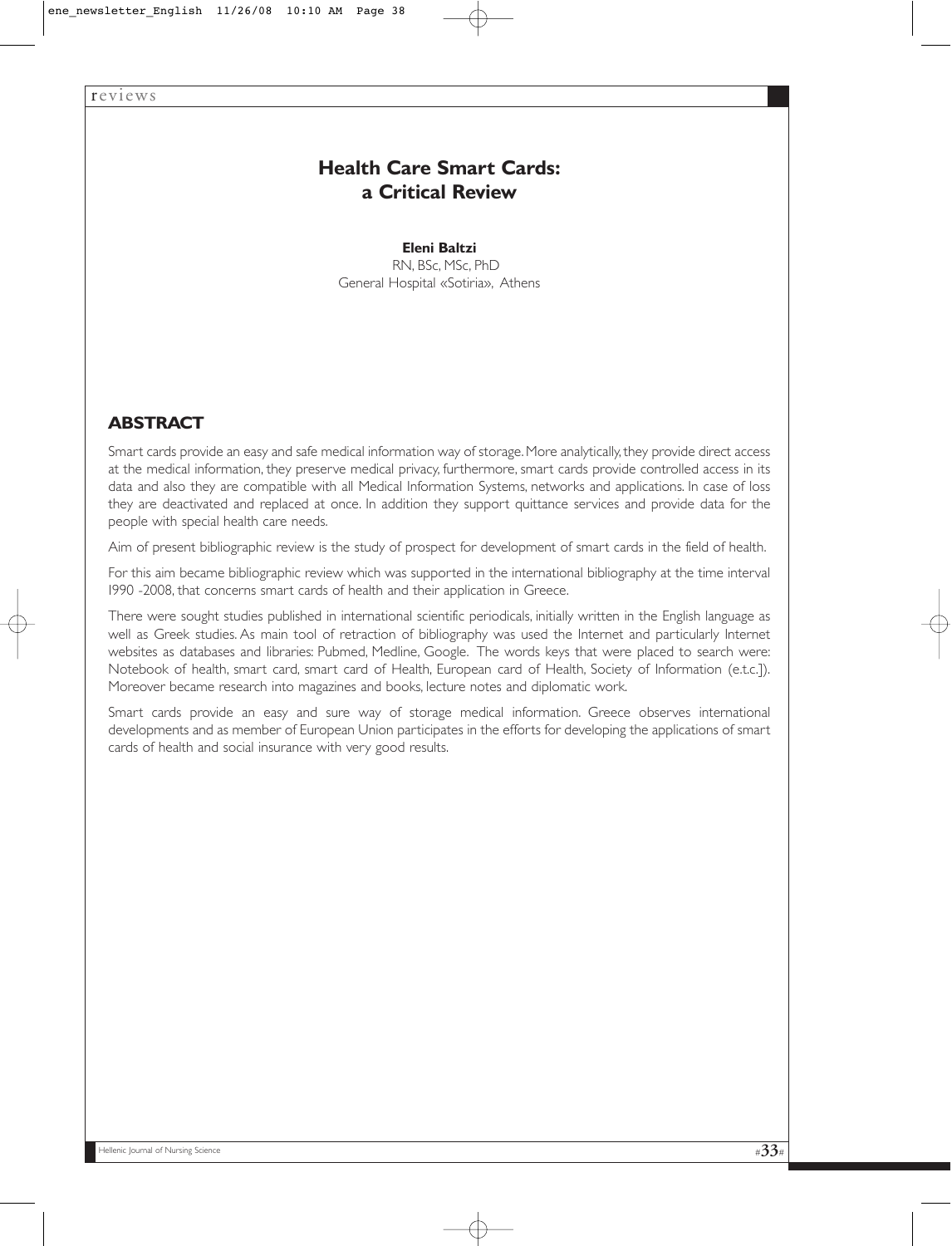### **Preface**

During the last decade the technologies of the Smart Cards are used internationally for the approach and resolution of problems of access, management and circulation of information in all the sectors of the economy and society.

One of the most important functions of the smart cards is the security and integrity of the stored information, which are provided, with the encryption of the data (Karapetsis et al., 1994).

The use of the smart cards for the storage of the management and medical information of the patient, provides the potentiality of information transfer to all the units of medical care provision, independently from the electronic system that they are using but also from the distance that such units are located from the place where the card was updated and/or the file of the patient is kept at. It also

provides the ability of card updating from all the units of medical services provision, with the utilization of the encryption the privacy of the stored information is ensured, and finally the potentiality of approach and update of the various information teams, only from health care professionals who have such a right (Kagelaris, 1990).

Aim of work is to study the growth of smart cards of health in international level.

The work is constituted by two parts: in the first part are analyzed the profile of smart cards and particularly are presented their general characteristics, their applications, advantages and disadvantages and the classification of cards that is used in the space of health and social insurance. In the second part is presented the application of smart cards of health in international level and in Greece.

#### **Smart cards**

The smart Card is a plastic card in the size of credit cards, which has incorporated, in the surface integrated circuit that can store and check information. Besides, the `smart Cards contain also a microprocessor which can make calculating work. The management of information becomes with sure ways and multiple possibilities of use of cards.

Today smart cards are used in a lot of sectors of our daily life.

In the public telephone appliances of SC are used instead of currency. In the sector of health, they give the possibility in the patient to have, wherever can be, all his medical historic, stored in one smart card. Also smart cards can contain a pecuniary sum for small, daily pecuniary transactions. All these different and independent

applications can coexist in one smart card making one essential element of our daily life (McElroy 1998, Smart Technology 2005).

Smart cards store personal information of the holder of the card in a small, particularly safe silicon chip.

The growth of intelligent cards began mainly in the decade of 1990.The reasons that led to their growth are their smaller cost and the fact that the magnetic cards could not have provided the essential protection in chance of violation of their code of safety. Particularly, the smart cards via the microprocessor are able to process data reacting in a situation, they are small, interact with computers and other automated systems, while the elements that they bring can change and renewed continuously (Rinaldo 1997, Αpostolakis 2002).

#### **Applications of smart cards in health services**

We can say that the smart card of health provides direct access in the medical information, safeguards the medical secrecy, provides checked access in elements, is compatible with the all medical information systems, the networks and the applications, in the event of loss deactivated and is replaced immediately, supports services of settlement, contains elements for individuals which needed special care of health.

Their applications in the space of health can be categorized in six categories depending on the press and the total of information that is stored:

• Insurance Cards: they contain information with regard to the identity securing.

- Emergency Medical Cards: they contain medical information adapted in the needs of personal Department of Urgent Incidents.
- Hospital Admission Cards: are included demographic elements and elements of actuarial institution.
- Follow up Cards: store medical elements for special cases as cardiologic problems, sugary diabetes, haemodialysis, maternity, oncology and pharmaceutical.
- Universal Health Cards: they contain information of insurance, demographic data and interconnection with the medical background of patients.
- Health Passport Cards: they contain medical information of social insurance (Ηealth card technology, 2003).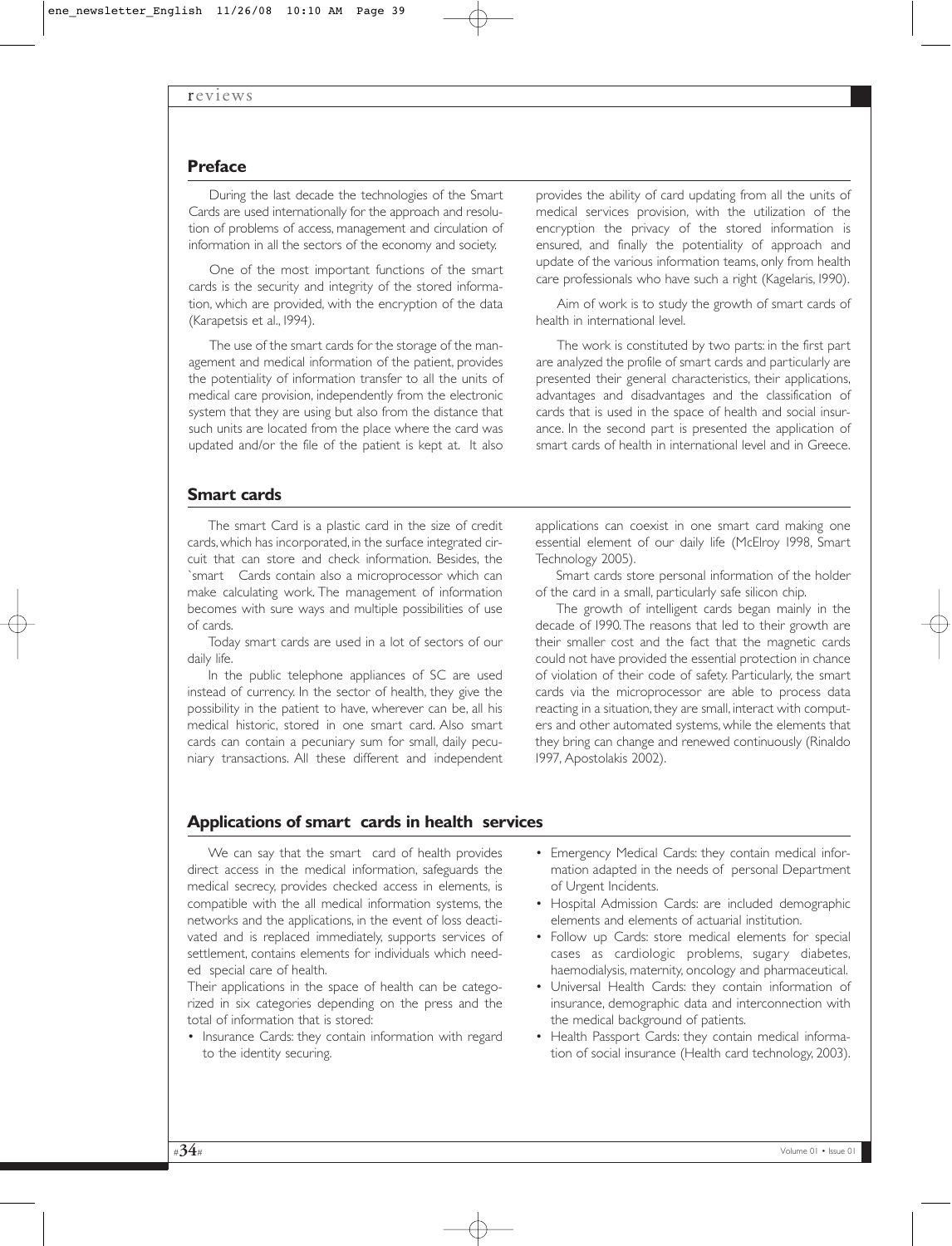# **Operations of smart cards of health**

Exist a lot of operations which it can incorporate a smart card of health, with mainly the below:

- Recognition of elements: the cards are used in order to simplify the process of determination of elements, which becomes optically or with the utilisation of electronic readable elements. These elements can be the name of patient, his number of identity etc.
- Control of access: the cards can play a role in the access of elements with regard to the local systems, the found connections systems of information or in a other card.
- Transport of elements: the elements can be imported in a card and be read in different places.With this way the same information can be given in the organisations that otherwise cannot exchange the elements because the lack of connections, technical incompatibility or different organisational structures of submission of reports. Such elements are administrative, emergency,

# **Advantages of intelligent cards of health**

- They protect the secrecy of data that concerns the patients.
- They even allow the access in the data of patients when they are off of a Communication network.
- It is adapted in the platform of any PC.
- It provides vital importance information in case of emergency of health.

## **Interoperability of intelligent cards of health**

Important accent is given in the growth of technical interoperability, so all cards can be read from all participating manufacturers in different countries (G-8 Healthcard Data Card project 2000, Blobel et al.2001).

The interoperability between the systems of smart cards of health is the possibility of a reading system, of

## **Advantages of functional interoperability**

The advantages of the functional interoperability that concern the health care, the economics of Health Care and in particular are the following:

#### **A. Sanitary Care**

#### **Administratively**

- Simplified the administrative processes for the patient (eg operation [E]III)
- Determination of health professional that is person

medical bases of data of speciality, recipes on allergies, background of immunisation, etc.

- Transport of information: the information on the card is transported in the groups of computers or is transported in the essential files of document.The information is transported in the document mechanically or electronic with the reading of information of cards and their printing.
- Validation: the cards can bring the keys and the certificates that are used for the encryption and the digital signatures.The private key of individual is used in order to create a digital signature for a document.The electronic systems of communications use the digital signatures in order to ratify the sender and they show the integrity of messages. The electronic keys that are brought in smart cards are considered safer than keys such as diskettes (Rinaldo, 1998).
- They accelerate the processes in the hospitals and clinics.
- It is confirmed the identity of patients.
- It is checked the actuarial cover.
- It is ensured the payment for the provided sanitary services (Apostolakis 2002, Ηealth card technology 2003).

using and of informing the elements of smart cards of health that are published by other system.The interoperability is considered as one of the more important conditions for the widespread use of smart cards of health (Gritzalis, 1998).

in charge for the care of sick, so as to it provides information when is asked in order to help in the treatment.

The use of smart card of health allows the accessibility in the files of the patient via network.

#### **Clinically**

• Access in the urgent and other clinical data, which are found in the card of health, when and where they are asked (and not only in the system that it publishes the card).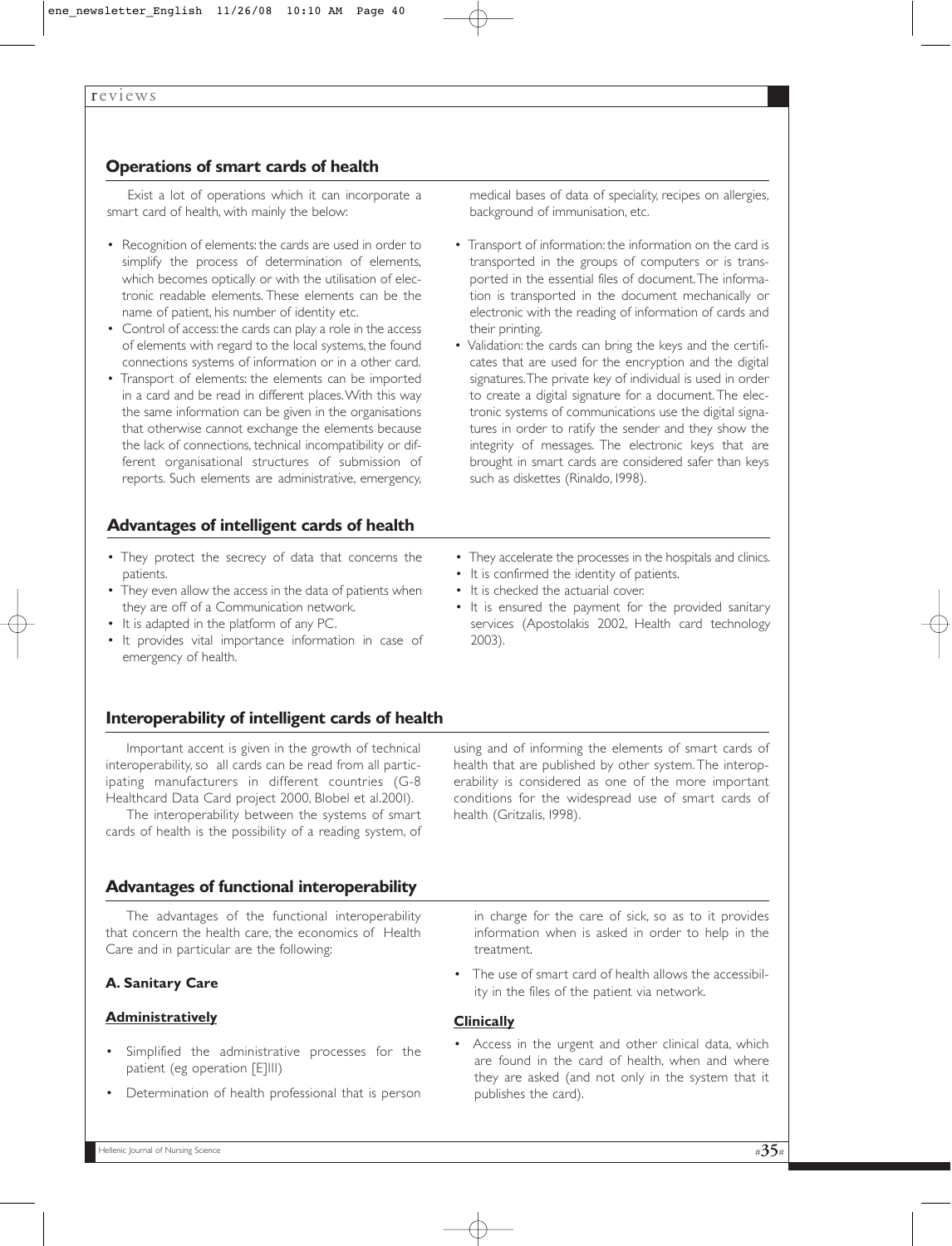Reduction of delay of treatment of patients because of delayed access in his clinical elements.

#### **B. Economically of health**

• More efficient administrative processes at the care of one patient, which is covered by other system.

#### **The growth of intelligent cards of health in Greece**

Greece has participated in the program Ishtar. Objective of program is to study the problem of protection of data in the information systems of health and it mainly proposes solutions through horizontal action. The program will use for this aim the results of inquiring program Seismed (Cordis, 2003).

The summertime 1996 was realised in the Hospital Red Cross in Athens a trial of Diabcard.The pilot program aimed in the possibility of communication with the use of card, which contained information for the patient, between medical and paramedic personnel and personnel of laboratories.

The evaluation of system showed that the software needs improvement and a further trial with regard to the speed and functionalism. The professionals of health are willing to accept the card of health as a alternative method of registration of patients and exchange of information, but they require a system according to their needs

**Primary health care** 

In the legislation for the organisation and operation of the Primary Health Care General System, the Health Electronic Card System is included. The individuals and their family members that are insured by insurance organisations which fall under the requirements of the present legislation, the national and private institutions that belong to the Primary Health Care General System and the medical services, tests and medicine and the protocol of the medical acts and medicine with the authorised payments and prices are entered with a particular code in the Health Electronic Card System.

To each insured individual and protected family member of insurance organisation, an electronic Health Card is given, with yearly expenses, which is pre-authorised and credited in the beginning of every calendar year, by the related insurance organisation.

- Simplification of pricing for the provided services in patients that participate in other system.
- Similar systems can facilitate the mobility of personnel between different hospitals or organisms (G-8 Healthcard Data Card project 2000, Blobel et al.2001).

and they are not willing at the present moment to abandon the written files.The attitude of patients to the system was very positive ( Καrapetsis 1994, Diabedcart 1995).

In Greece was realised also the program Cardlink 2 from the National Techical university From Metsovo. The program wanted to strengthen the results of action of Cardlink 1 and it promotes the program Eurocards. The proposal was created a card of health for 6.500 roughly students that were covered by concrete actuarial form.

The services of health that were provided or by academic clinic or by departments of urgent incidents that were found in hospitals. Moreover, the drawing included also the application of card of health for children, as well as the card of health for individuals of age over the 65 years in collaboration with the Municipality Amaroysioy. The program published 100.000 cards and produced a in detail evaluation for the users and suppliers of service (e business Forum, 2002).

Every provision of medical service/examination and medicine purchase is entered by the providers of these services, to the Payment System of the Primary Health Care General System, entering the code numbers of the insured person, the providing Institution, the medical service/examination that was provided and the medicine that was prescribed.After this entry, the provider in which the cost of such provided services or a medicine is included issues a receipt. This amount of money is automatically debited from the credit total for each particular expense category of the electronic system. At the end of each calendar year any remaining credit amount in the Payment System of the Primary Health Care General System is zeroed and the new limit is recruited.(Legislation blueprint for the organization and function of the Primary Health Care System, 2008).